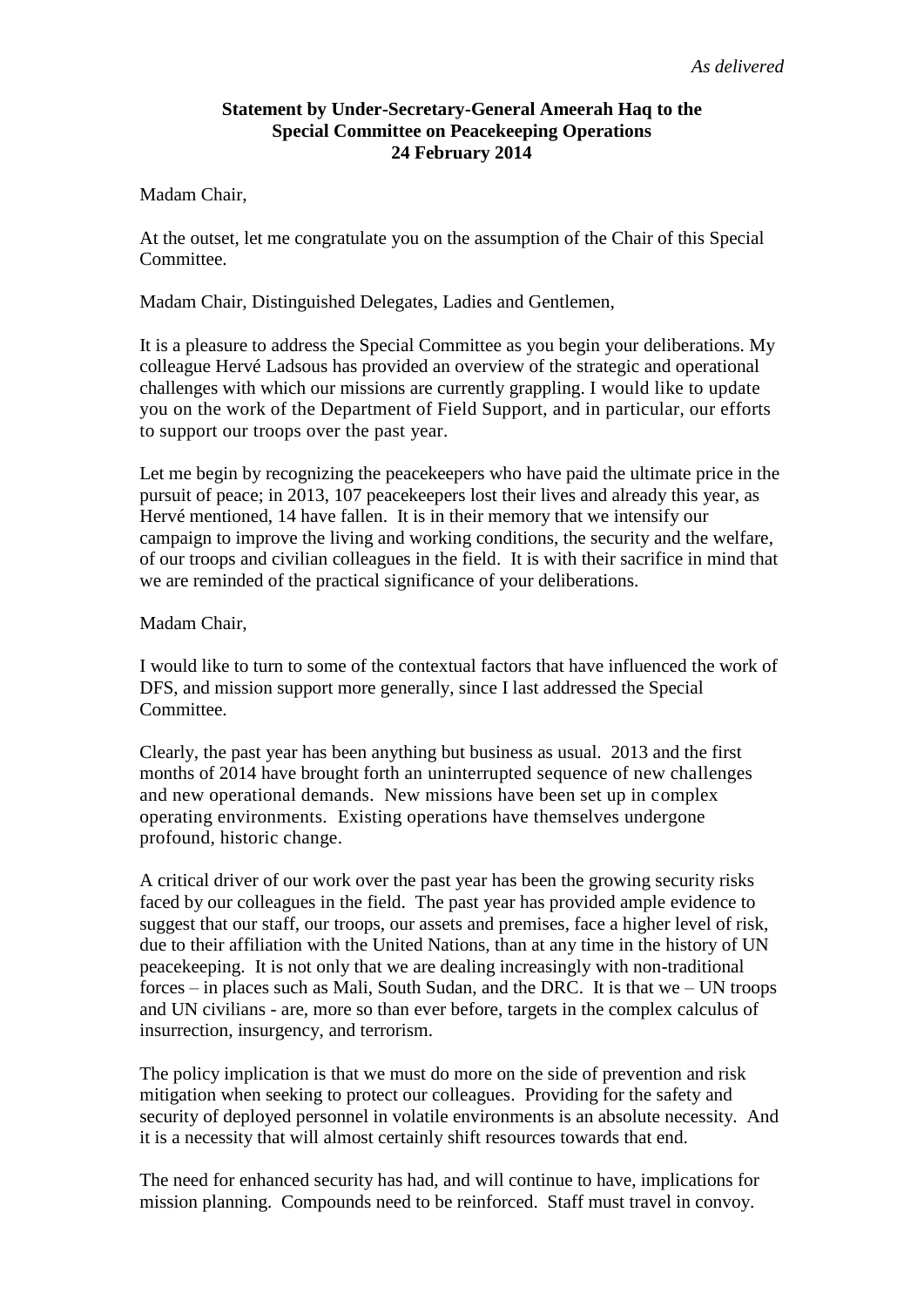Vehicles must be fitted with the required communications equipment. Applying new technologies – such as the Unmanned Aerial Systems that Hervé has referred to - can help us to detect threats earlier, and thus, need to become a more standard feature of our modus operandi. Higher security risk is not a recent development; but the frequency and magnitude of incidents this past year suggest that we can be relatively certain that attacks against UN peacekeepers will continue.

#### Madam Chair,

Allow me to update you on some important developments that may be of interest to the Member States represented today.

Since my briefing to the Fourth Committee in October, many of you have taken part in the triennial meeting of the Contingent-owned Equipment (COE) Working Group, which took place at the end of January. At the opening of that event, I emphasized that the system for reimbursing troop contributing countries for their equipment and personnel must be equitable and predictable. I stressed that all of those involved, including those who provide the troops and those who pay the costs, must view the system as transparent and cost-effective. And I urged the membership that, for *any* of this to be achieved, *all* of us would have to be prepared to be responsive and pragmatic.

In the end, the COE WG produced some noteworthy achievements. The Working Group made a number of recommendations to enhance peacekeeping. This included recommending that the UN fund the rotation-related transport of aging COE – that is, major equipment that has either been deployed to a mission for seven years or longer, or, that has reached 50 % of its normal life. The report of the COE WG is being finalized and, alongside the report of the Secretary-General, will go to the budget Committees for the General Assembly's consideration.

I would also like to update you on implementation of General Assembly resolution 67/261 on rates of reimbursement to troop and police contributing countries. The General Assembly has endorsed the view that the rate of reimbursement should have an empirical basis and that a system should be put in place to regularly review and revise reimbursement rates. Accordingly, a survey is now being carried out, involving a representative sample of 10 troop and police contributing countries. I take this opportunity to thank the sample countries, which are participating in the survey voluntarily, for their support to the process. The results of the survey will be presented to the General Assembly in March for a decision on the way forward.

### Madam Chair,

The conceptual backdrop for all of DFS' efforts in improving the timeliness, quality and cost-effectiveness of mission support is the Global Field Support Strategy (GFSS).

The overall budget of UN peacekeeping for 2013-2014 is nearing the \$8 billion mark - it is all the more important that we apply the GFSS, and its spirit of responsible stewardship of resources, in all that we do. When measured against the changing number of uniformed personnel and adjusted for inflation, the cost of peacekeeping to Member States is in fact 16 per cent less in 2013/2014, per capita, than the costs incurred in 2008/09.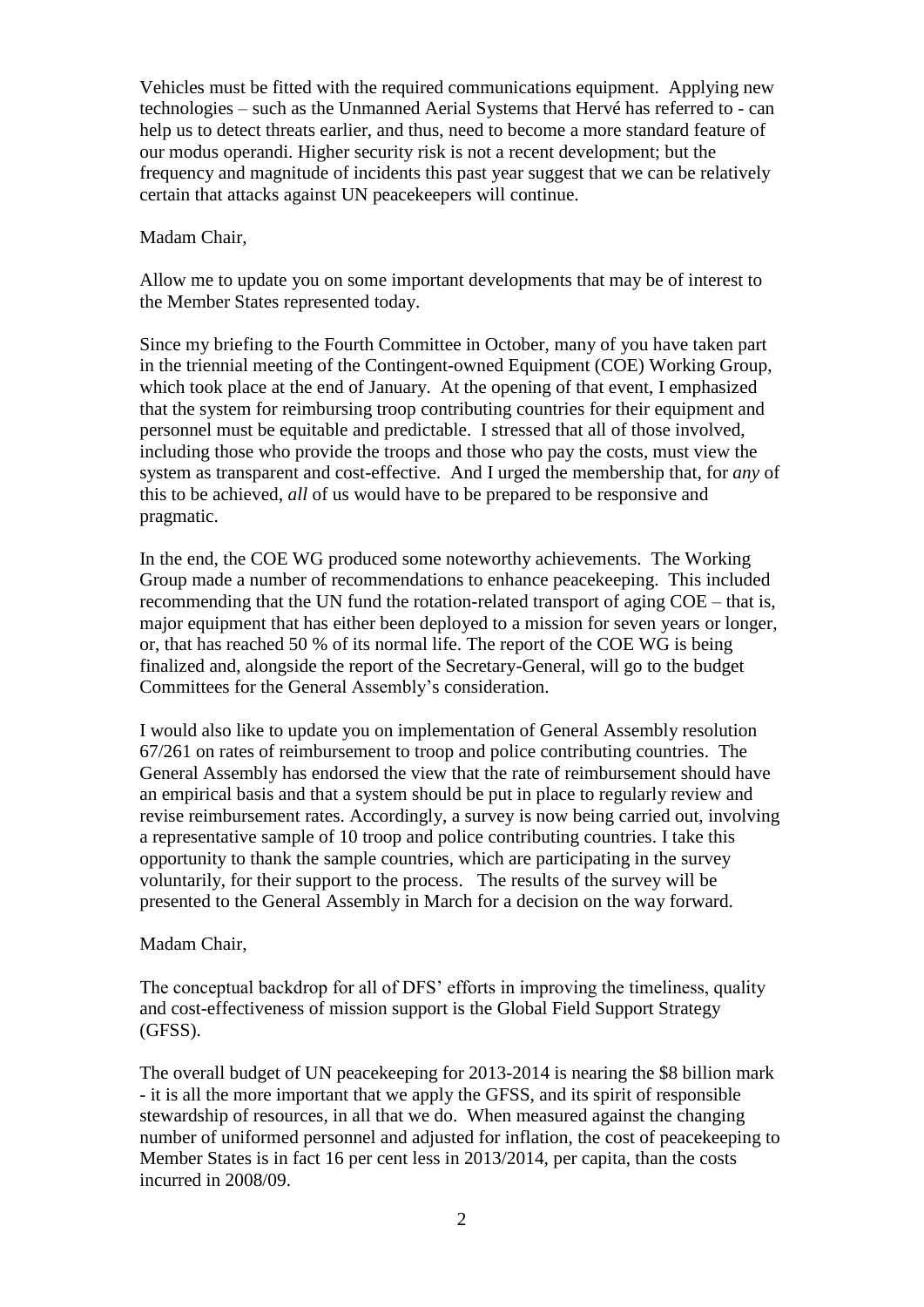The point I would like to emphasize is that the welfare of our troops, our police, and our civilian colleagues in the field, are paramount. In our efforts to bring about a more efficient use of resources, we must avoid any detrimental impact on the quality of our services, the ability of our personnel to carry out their work, or the capacity of our missions to protect them.

Solid progress was made on GFSS implementation in 2013. The finance and human resources pillars of the GFSS are showing encouraging returns on the investment of recent years; tools such as the standardized funding model, and rosters, for example, are being used to positive effect. We are also moving forward with the roll out of remotely-provided shared services. Modularization is shifting into a new, more dynamic phase that will allow service packages to better meet the needs of missions.

In 2014, GFSS implementation will take on a different complexion as we mainstream GFSS tools and processes into an integrated service delivery model for UN field support. End states have been defined for the individual GFSS pillars and we have set performance targets for June 2015 in each of these areas.

In the spirit of the GFSS, and in line with guidance from the General Assembly in resolution 66/264 of July 2012, we have made progress in conducting civilian staffing reviews. The goal is to ensure that staffing structures are aligned with mission mandate requirements. These exercises are intended to review, over the next two to three years, the civilian capacity requirement for civilian personnel in each mission. Each review concludes with a set of recommendations for necessary adjustments.

In 2013, DPKO and DFS completed three civilian staffing reviews - in UNOCI, UNIFIL and UNAMID. In 2014 we intend to conduct similar reviews in MINURSO, UNAMI, MONUSCO, MINUSTAH, UNISFA and UNMISS. We expect these reviews to become a standard management tool that is carried out regularly within each mission.

### Madam Chair,

A top priority for DFS is to achieve continuous improvement in the services we provide to our troops. The introduction of new rations standards last year resulted in a paradigm shift in the quality of the rations and, accordingly, in the satisfaction of our contingents. We also regularly update our medical standards to ensure that our personnel are receiving the appropriate care and treatment. In this context, I would like to encourage our troop contributing countries to refer to the revised Medical Support Manual and to use it as a basis to conduct thorough pre-deployment medical screening examinations of your troops.

Referring back to the COE Working Group, I should add that the Working Group also agreed to recommend enhancements to the medical support capabilities provided by TCC/PCC, including provision of additional equipment for medical teams, as well as specialised medical support services for female peacekeepers. I believe this is a clear sign that the concerns voiced by TCCs and PCCs are indeed being heard and acted upon.

An additional priority for both DFS and DPKO is to address delays in the provision of critical enablers during mission start-up and reconfiguration. The experience in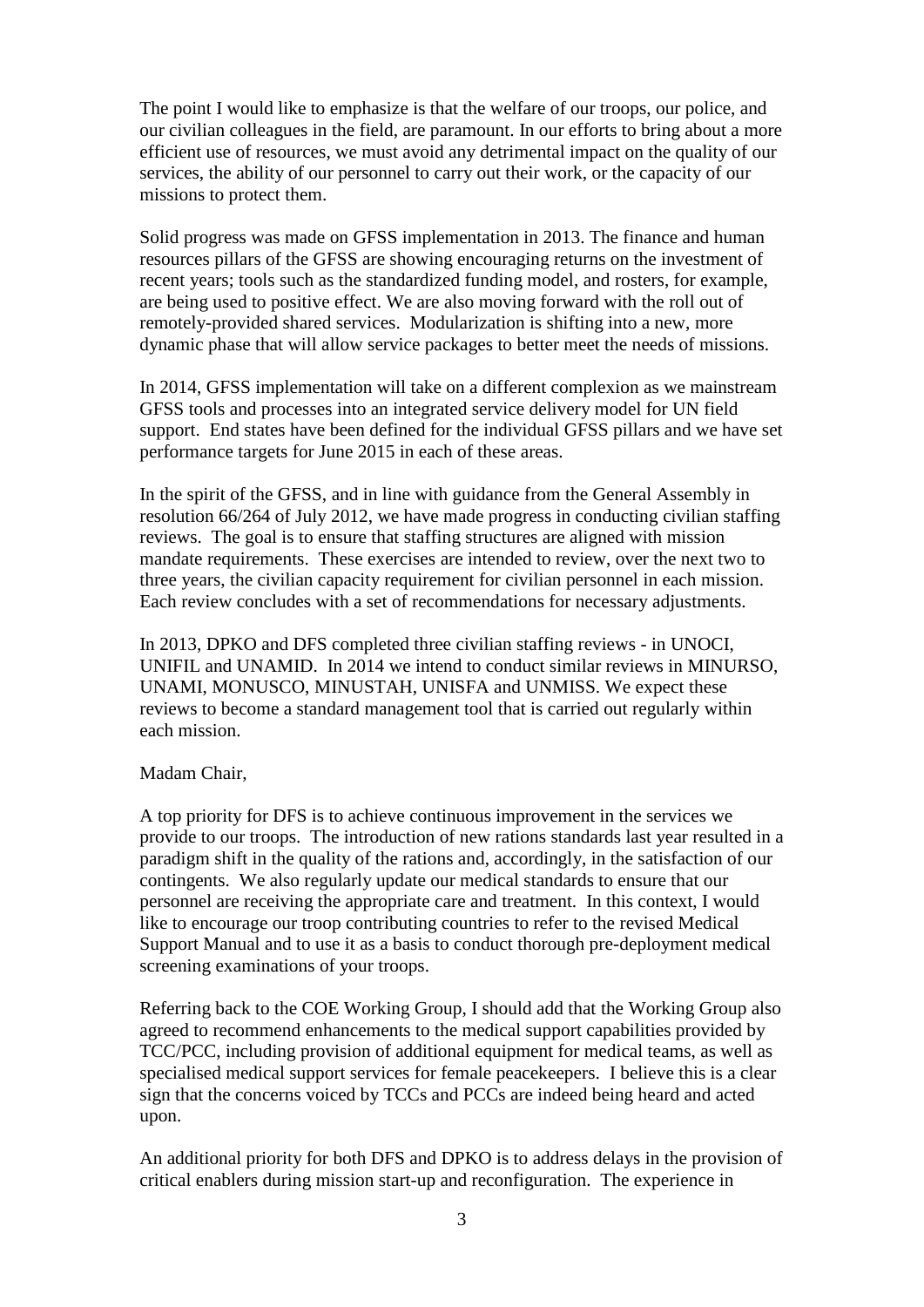setting up MINUSMA reminds us that the timely start-up of a mission depends on a careful and deliberate synchronization between the arrival of troops on the one hand, and the enablers that allow them to get the job done on the other. Experience makes unequivocally clear that critical assets such as engineering capability, air assets, medical facilities, and signal companies take more time to generate and deploy than "boots on the ground." We need them both and we need to ensure that they arrive when needed.

With regard to helicopters, there is currently a global shortfall of 39 military helicopters. I am grateful to those countries that have stepped forward and contributed these essential enablers and, given the continued gap, ask others to follow suit. Our global requirement for helicopters continues to grow as UN peacekeeping deploys into complex environments with demanding mandates and limited road infrastructure.

#### Madam Chair,

Last year the Security Council adopted resolution 2122 to strengthen women's participation in all aspects of conflict prevention and response, specifically calling on Member States to support women's leadership development. We continue to seek more uniformed and civilian women to join those currently serving at all levels of the Organization. In the survey of personnel costs, currently being undertaken, we are interested in finding out more about the specific costs and investments involved in deploying women to UN peacekeeping. Following a one-year study and consultation, the Bridging the Civilian Gender Gap in Peace Operations project submitted recommendations to my Department in December. We are moving forward on a number of these recommendations, including those focused on retention and outreach.

The challenge of correcting the perennial gender imbalance leads me to another challenge: addressing the need for geographic diversity. We continue to strive to ensure the appropriate representation of staff from troop- contributing countries in both Departments – at Headquarters and in field posts, taking into account their contributions, as set out in General Assembly resolution 67/287. Currently, 17% of heads of mission and deputy heads come from the top 10 contributors of uniformed personnel – this is an improvement from last year, but we still have a long way to go.

With regard to conduct and discipline, DFS remains fully committed to preventing and addressing misconduct by personnel deployed in field operations, bearing in mind the zero tolerance policy on sexual exploitation and abuse. We are fully engaged in advancing the enhanced programme of action introduced by the Secretary-General in his report on Special measures for protection from sexual exploitation and abuse, issued last February. The next report, to be issued later this month, will point to a slight increase in the number of allegations received in 2013 (66), as compared with 2012 (60). DFS is determined to take the necessary measures to address all allegations of misconduct, including sexual exploitation and abuse. In this regard, DPKO and DFS cooperation with Member States is indispensable for ensuring that those who have committed sexual exploitation, abuse and other offences are held accountable. National criminal investigation and prosecution are important tools in this regard.

In the past three years, we have introduced policies that set clear and non-negotiable thresholds for personal conduct for those who work in the UN family and those